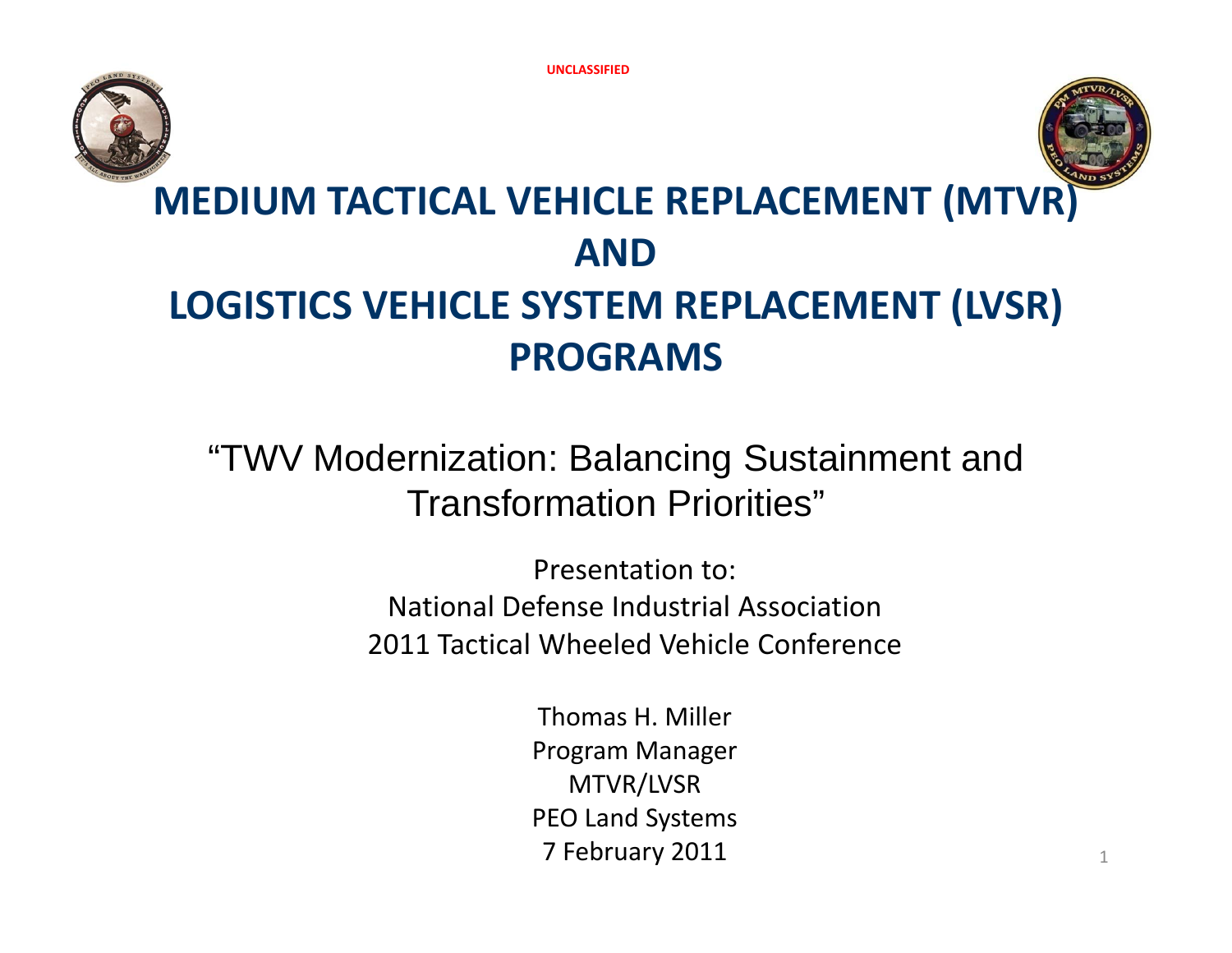UNCLASSIFIED



# **Medium Tactical Vehicle Replacement (MTVR) "The Workhorse of the Marine Corps"**







- •The MTVR replaced the aging M809/M939 series 5‐ton trucks with state‐of‐the‐art commercial automotive technology beginning in 2001. The MTVR cargo truck has <sup>a</sup> 7.1‐ton off road and 15‐ton on road payload, and <sup>a</sup> 22‐year service life. MTVR variants include the Dump, Wrecker, Tractor and HIMARS Re‐Supply Vehicle. Features: On‐Board diagnostics; independent "TAK‐4" suspension; automatic traction control. Quantities Procured: USMC ‐ 9,221; Navy ‐ 1,855
- •The MTVR Armor System (MAS) provides complete 360‐degree protection as well as overhead and underbody protection for the crew compartment. The MAS is <sup>a</sup> permanent modification to the vehicle and includes an upgraded front suspension and cab rebuild. The kit includes a removable personnel carrier (with ballistic glass), air conditioning system, and machine gun mount. All vehicles in theater include MAS armor. Quantities Procured: USMC – 4,950; Navy ‐ 448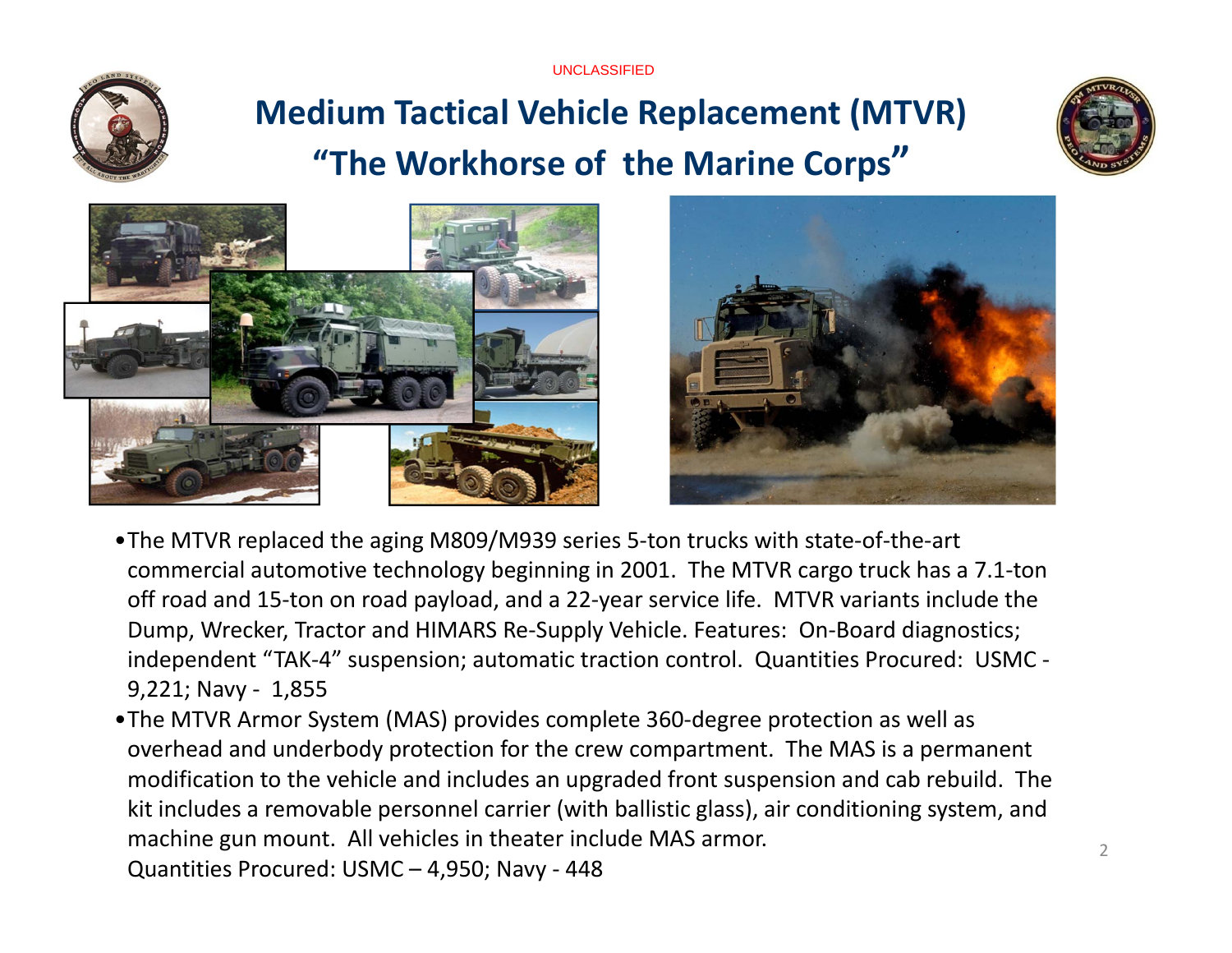**UNCLASSIFIED**



## **Logistics Vehicle System Replacement (LVSR) The USMC's Heavy Tactical Vehicle**







- •The Logistics Vehicle System Replacement (LVSR) is replacing the current Marine Corps heavy‐ tactical wheeled vehicle, the Logistics Vehicle System (LVS). As the Marine Corps' heavy‐tactical distribution system, the LVSR Cargo variant will transport bulk liquids (fuel and water); ammunition; standardized containers; bulk, break‐bulk, palletized cargo, and bridging equipment. The LVSR Cargo variant has <sup>a</sup> payload capacity of of 22.5 tons on road and 16.5 tons off‐road. The LVSR Wrecker variant will perform heavy wrecker/recovery missions, while the LVSR Tractor variant will tow heavy engineer equipment and combat vehicles with the M870A2 40 ton Medium Heavy Equipment Trailer (MHET). Features: "TAK‐4" Independent Suspension; Mechanical Rear Steer technology; "Command Zone" On‐Board Diagnostics; single source lubrication system. Quantities Procured (AAO <sup>=</sup> 2,000): 1,345 Cargo; 40 Tractor; 59 Wrecker.
- •The LVSR Add‐On armor "B‐kit" provides complete 360‐degree protection as well as overhead and underbody protection for the crew compartment. Quantities Procured (AAO <sup>=</sup> 800): 603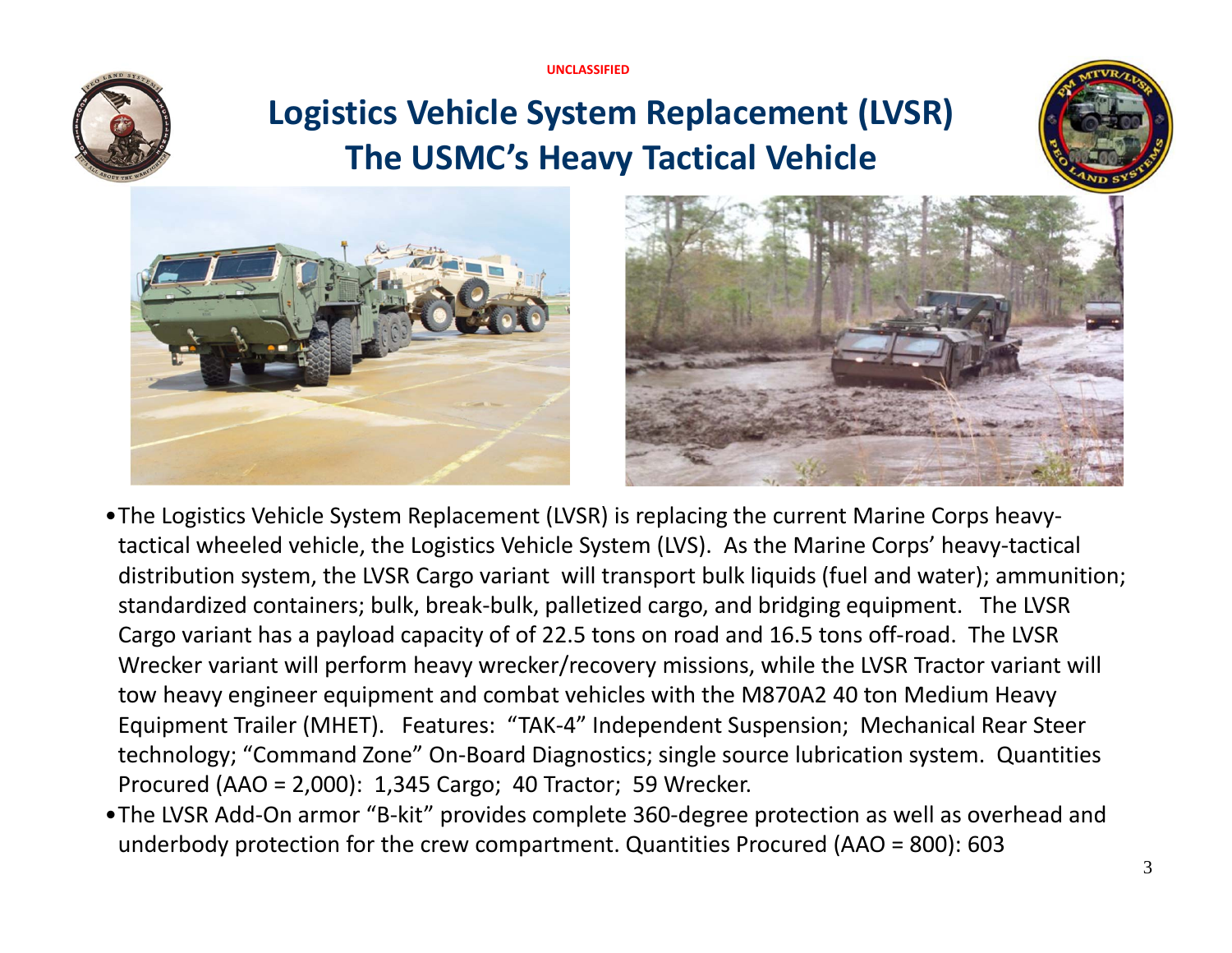**UNCLASSIFIED**



.

.

"Modernization: Balancing Sustainment and Transformation Priorities"



### *In‐Theater*

- Early fielding of LVSR Wrecker
- Cab automatic fire suppression systems
- Emergency egress
- Improved Blast Seats
- . *Life Cycle Management/Cost Reduction*
	- MTVR and LVSR "Reset/Reconstitution"
	- Total Ownership Cost Reduction Program
	- Performance Based Logistics

#### . *Future Technology Insertion*

- Fuel Efficient MTVR program (with ONR and TARDEC)
- Modular Vehicle Program (MVP)
- On‐board Vehicle Power (OBVP)
- . Common display/streamlined "Vetronics"